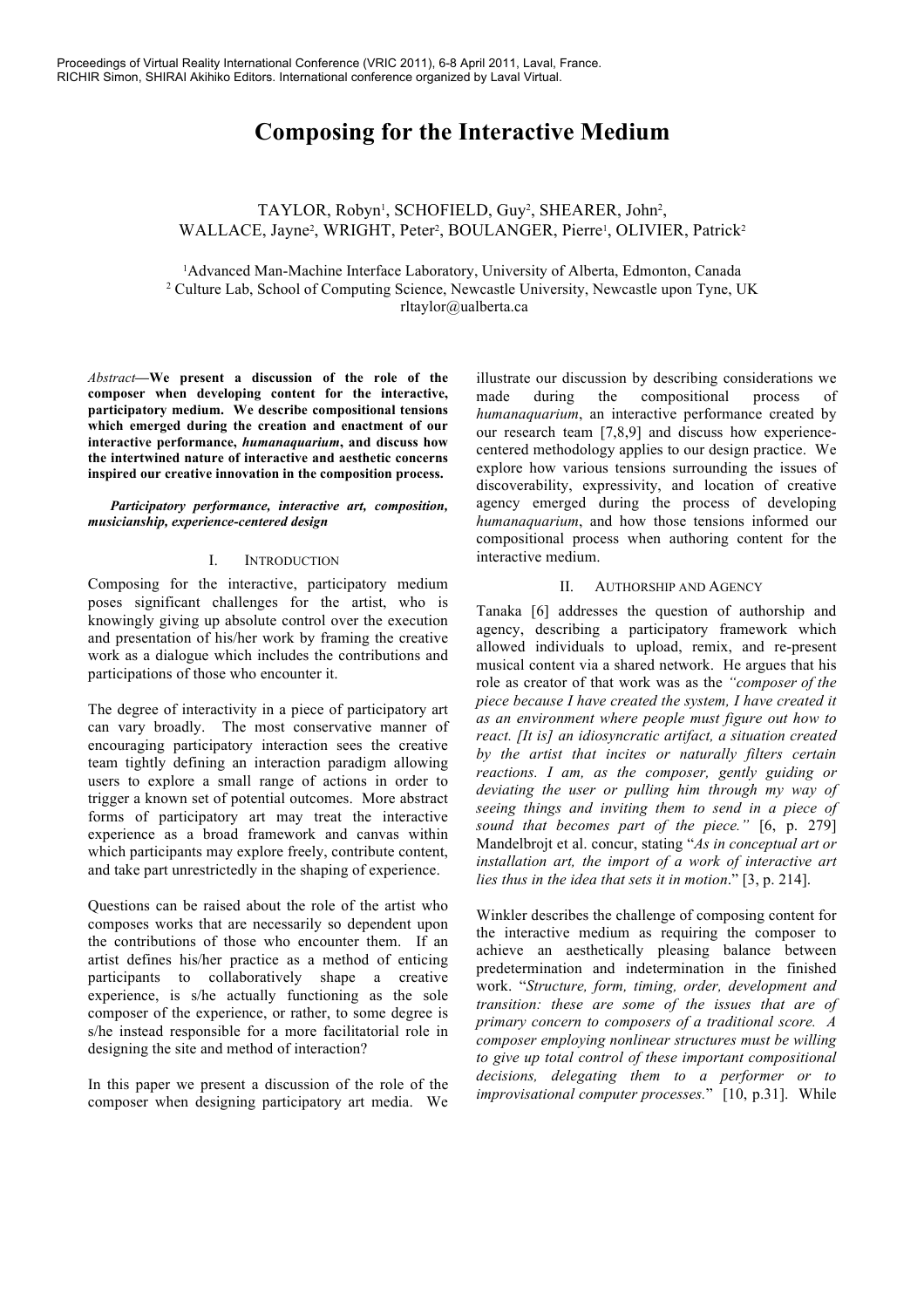a purely indeterminate composition may lack cohesion if executed unsatisfactorily by the participants who shape its enactment, a well-crafted interactive composition allows participant-led improvisation to enhance and interrelate with the predetermined content, contributing a sense of spontaneity and ephemerality to the work. The composer must judge how much of the piece s/he will control, and how much of the piece will be left open as a space within which participants can experiment and create.

Viewing the composition of interactive works as the implementation of a space for collaboration and cocreation – a space intended to facilitate interaction which is guided and inspired by the vision of the creative artist – allows us to consider the role of the composer of interactive art as the designer of the boundaries, transaction mechanisms, and communication protocols of a medium which is intended to be opened and shared with the participating public.

### III. AN EXPERIENCE-CENTERED APPROACH TO INTERACTIVE COMPOSITION DESIGN

We consider the question of whether the interactive platform's dual requirements of functionality and aesthetic consideration have necessitated us to perform the roles of 'artist' and 'interaction designer' alternately and sequentially, or whether the method of composing for audience interaction is negotiated in a more holistic fashion, blurring the distinction between what is an aesthetic choice versus what is a functional one. If interactive art depends fundamentally on its functionality to shape the aesthetic outcome, we feel that our two concerns cannot be separated, and that rather, a unique method of creative practice emerges when aesthetic content is considered in terms of a creative space which the artist crafts and shapes in order that it may eventually be inhabited by its consumers.

To address this interrelationship between aesthetic content and those who interact with it, we apply McCarthy and Wright's interpretation of technology as experience [4] to the design process of participatory media. During the design phase of our installations, we explicitly consider the technological content of the creative work as an artefact to be viewed within the sociocultural context of how it will be encountered. We consider the artistic artefact in terms of its "four threads of experience" – its *sensual, emotional, spatio-temporal* and *compositional* aspects, attempting to address the experience we were creating in a pragmatic, holistic way. This view of the "composition" addresses not only the audio-visual and tangibly interactive aspects of the performance content, but also considers the design in terms of the experience of those who will eventually interact with it – the performers, participants and spectators.

While sensual and compositional elements tend to be directly considered in the creation of both traditional and interactive forms of aesthetic works, we feel that the specificities of the interactive platform require us to be equally attentive to the emotional and spatio-temporal factors affecting the highly interpersonal and situational nature of collaborative interaction in public spaces.

Our compositional practice explicitly values the methodology found in experience-centered design research. We use the framework of McCarthy and Wright to structure our design process, considering a performance in terms of its sensual, emotional, spatiotemporal and compositional aspects [9]. We interrogate each of these experiential factors in turn in order to challenge our conceptions of how a participant might encounter and interact with a creative work. Borrowing from the practices of interaction design, we attempt to maximize participant engagement by exploring how participants encounter, understand, and appropriate interactive art.



Figure 1 – The *humanaquarium* performance

#### IV. HUMANAQUARIUM

To illustrate our discussion of compositional considerations in the medium of interactive performance, we present the example of an art piece, *humanaquarium*, that our team has been developing and performing since 2009 [7,8,9].

*humanaquarium*'s interaction platform is designed to support the composition of participatory performance pieces whose execution is determined by the interventions of audience members who enter the performance frame [5] and through their actions collaborate with two musicians to co-create the audiovisual aesthetics of the performance.

The *humanaquarium* interface consists of a large (1.5 m) cube, placed directly on the ground (see Figure 1.) The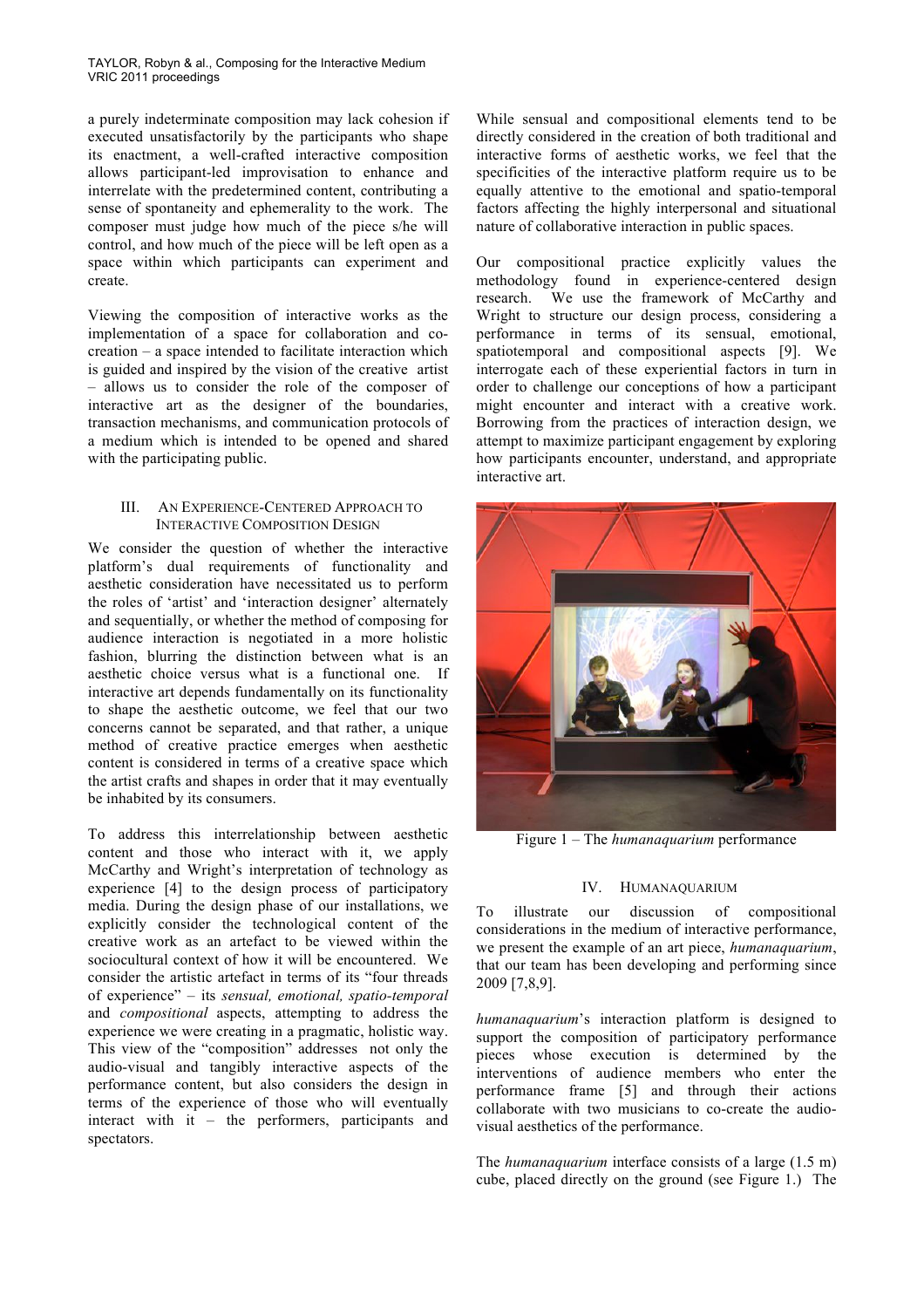installation is situated in public spaces where it can be encountered by passersby. The front wall of the cube is a transparent acrylic sheet, made responsive to touch by the implementation of frustrated total internal reflection (FTIR) technology [2] which enables audience touches to be detected and interpreted by a network of computers inside. Through the transparent front pane, passersby can see two musicians (authors Taylor and Schofield) who sing and play acoustic instruments in the manner of traditional buskers, and are accompanied by a soundscape of electronic music which is being controlled on-the-fly by Max/MSP and Ableton Live. The rear panel of the cube forms a projection surface, upon which visualizations created in Jitter are mixed in real-time by the performers inside the box.

The performers make eye contact with participants and encourage them to touch the interactive transparent panel on the front of the cube which separates the musicians from the audience. The intensity and placement of audience touches are then used to affect the parameterization of the Ableton Live soundscape, and the Jitter visualization, live-mixing the soundtrack, adjusting the timbre of the synthesizers, layering and manipulating the videos, and applying audio effects to the acoustic performance of the live musicians. Participants' touches result in distinct audio-visual feedback from the system, allowing them to explore the action space in order to discover how their interventions affect the performance. In response to audience contributions, the musicians can adjust their performance, entering into a dialogue of proposition/response with the participants who choose to join the performance frame and manipulate the touch sensitive interface in order to share control of the audiovisual progression of the performance.

Further detail about the physical construction and software implementation of *humanaquarium* can be found in a previous publication [8], and video documentation of performances can be viewed at http://www.humanaquarium.org

In developing and refining *humanaquarium*, our creative practice spans the disciplines both of interaction design and performance, allowing us to work closely as a team on all aspects of the design and compositional processes. We create aesthetic content together during group composition sessions, and the musicians who perform inside the *humanaquarium* installation are the authors Taylor and Schofield (with Shearer on-site to facilitate audience interaction.) Directly participating in the *humanaquarium* performance allows us to design, experience, and evaluate the installation literally from within its enactment [9]. By participating directly in the performance of the piece rather than taking a removed role as observers, our perspective as composers is enriched by having firsthand experiences with the work from which to draw new inspiration for creativity. We present the *humanaquarium* as an intentionally open

piece of work, which we have refined and extended over the course of a year's worth of public performances.

When creating content for *humanaquarium*, we are constantly mindful that we are creating compositions in the form of audio-visual parameterizations within which our participants can freely experiment and explore, giving them the agency with which they can collaborate with us to co-create the development of the performance. We describe in [7] the experience of composing content for such a medium, and how when composing musical pieces for the *humanaquarium* platform, "*interaction paradigms were established iteratively and concurrently with the content composition. The skeleton of the audio/visual content was outlined, providing a starting point for the development and refinement of interactions and musical ideas*." We as composers provide the framework and boundaries defining what our participants can contribute, and enable them to enter into a dialogue with us via the tangible membrane of interaction – the transparent reactive surface which allows us to share communication and co-create.

By framing *humanaquarium* performances as dialogues between performers and participants, and composing the aesthetic content as a structured environment to encourage playful exploration and co-creation, we have practiced a method of composition which simultaneously considers artistic and functional concerns. Designing creative content by defining spaces within which users can interact, and considering the role of composer as he/she who determines the parameters of what can be undertaken within the boundaries of an aesthetic, creative system allowed us to develop a practice whereby we crafted a sketch of the anticipated performance experience, leaving room for its specifics to be realized by the dialogue between artist and audience at the time of performance.

## V. COMPOSITIONAL TENSIONS

During the process of designing the *humanaquarium* interface and creating audiovisual content for the performances, we were able to observe various tensions arising as a result of our need to function as composers both of aesthetic content and of interaction design. Creative choices which would have seemed valid in more traditional uni-directional performance contexts often had to be re-evaluated when consideration was given to the needs of composing art intended to be realised as a dialogue between performers and participants.

These tensions tended to surface when we considered the composition from the perspective of the novice participant's encounter of the installation. Often matters of composition were influenced by the concerns of interaction design as well as by matters of aesthetics. We identified three main areas where usability concerns were inextricably intertwined with the aesthetics of our compositional practices, influencing our creative choices: *discoverability*, *expressivity*, and *location of creative*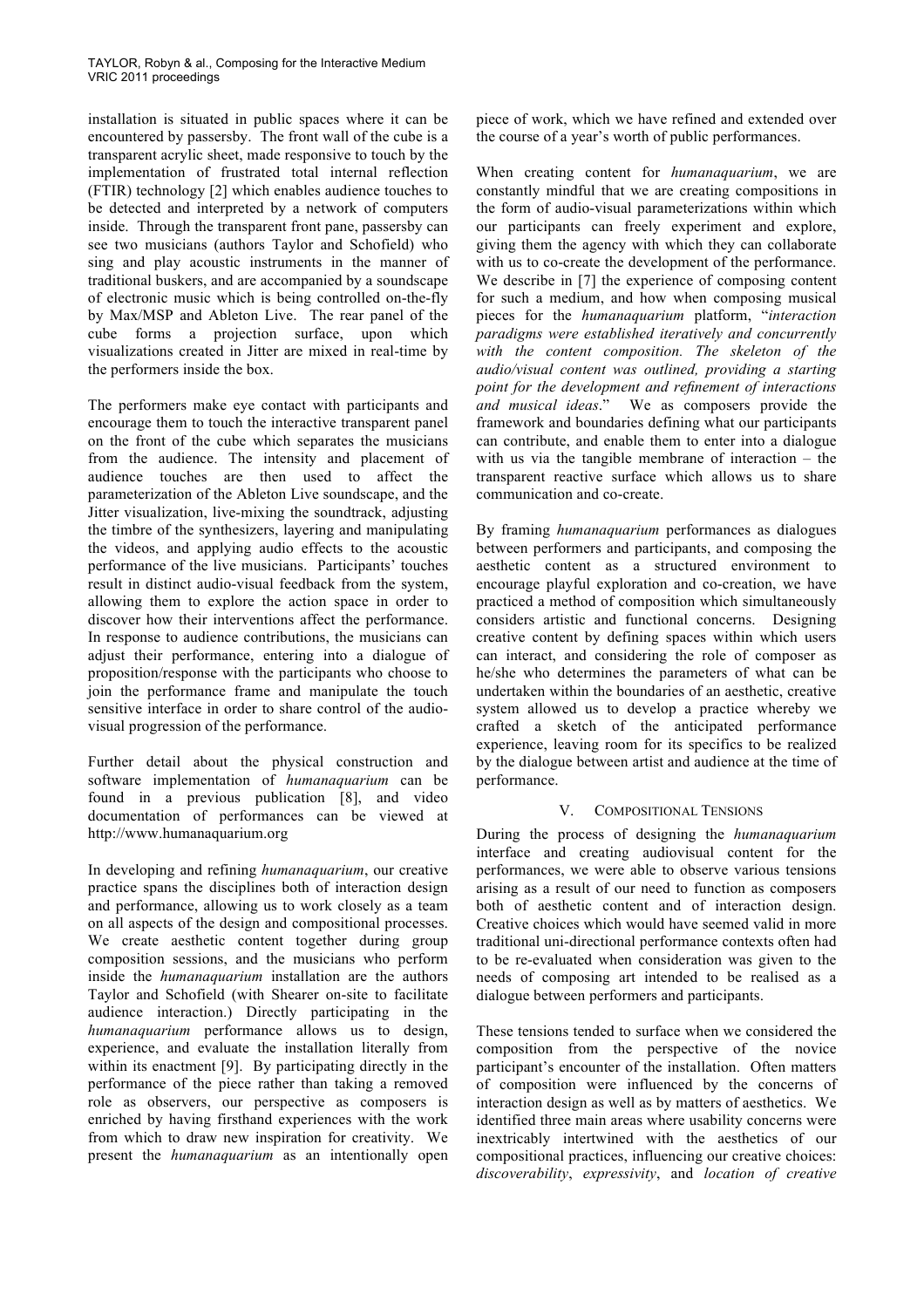*agency*. The negotiations we made in order to balance our creative choices so as to satisfy both aesthetic and interactive concerns reinforced our conceptualization of the role of composer as both artist and facilitator. As we had opportunity to develop multiple compositions for *humanaquarium* [7], we were able to experiment with addressing these concerns using different strategies. Rather than considering interaction design as a limiting factor in our creative process, we suggest that in fact, it stimulated our creativity in novel ways.

## *A. Discoverability*

*humanaquarium* is a particularly unique installation, with an interface that bears little relation to other interaction mechanisms found in the familiar world. People do not generally go around poking at transparent windows. And if they did, they would not expect the windows to generate sounds and images in response! As the *humanaquarium*'s front screen could be viewed as some form of traditional proscenium, we expected that the natural instinct of audience members would be to watch the performance inside from a respectfully distant vantage point. We had to determine how best to initiate participant interaction. We had to let people know that there was something they were able do with the interface, and that it was socially acceptable for them to enter the performance frame and take part in the ongoing performance. Initially we considered explicit methods of indicating to participants that the interface was touchsensitive, but resorting to such blunt forms of instruction such as signage seemed unacceptably stilted and mechanical.



Figure 2 – Participants and observers gather

We quickly realised, however, that the performers inside the box could easily establish eye contact and gestural communication with the observing audience. Beckoning participants closer, reinforcing their actions with encouraging motions and facial expressions, and modelling for them the interaction of placing their hand upon the glass resulted in them rapidly gaining an understanding of their role in the performance. Children

in particular were highly responsive to the coaxing of the performers, responding almost universally to the singer's placement of her hand upon the glass by mirroring her gesture, making contact that would have been physical had it not been for the separating barrier of the interactive screen.

After surmounting the initial obstacle of encouraging participants to enter the performance frame and take part in the experience, we then faced other issues surrounding discoverability, where we began to experience a tension between our desires to create complex, nuanced, and rich performances, and the practical need to make the results of participant interactions adequately legible. In laboratory experimentation we initially implemented the window interface as a large synthesizer, allowing the location of each touch to trigger the onset of specific notes. This very direct mapping between action and response was both satisfying and unsatisfying – essentially modelling the interactive screen as a large vertically arrayed keyboard allowed participants very direct control and expressive variability, but diminished for us the experimental, ludic [1] nature of participant exploration and discovery that more subtle forms of interaction allowed us to achieve. We wanted participants to be intrigued by the richness of *humanaquarium*'s responses – we didn't want them to become bored by a system which was too simple – but we were aware that by making the mappings overly intricate we would only succeed in making the interface too confusing to be controlled.

Throughout the development process we had to revisit the balance between complexity and legibility in order to produce compositions and interaction mappings that resulted in participant satisfaction. We settled upon interaction methods that encompassed both straightforward mappings (eg. spotlights would change colour when participation was initiated, and touches on the screen would manipulate a superimposed graphic that followed the user's fingers) in addition to more subtle, nuanced interactions (layers of synthesized audio would change in timbre and intensity based upon the geographic placement of touches upon the screen interface.)

Participants' discovery process was typically one of trialand-error. They experimented with touching the screen and observed the audio-visual responses that their intervention elicited. As participants began to develop an understanding of how their actions influenced the performance, we could see them repeating motions and testing the system responses, clarifying their understanding of what they could make the system do.

Adjusting the obvious and non-obvious cues to increase or decrease interaction legibility allowed us to explore our desire to make the interface accessible, but intriguing. Creative tension arose during the compositional process as we found ourselves constantly negotiating and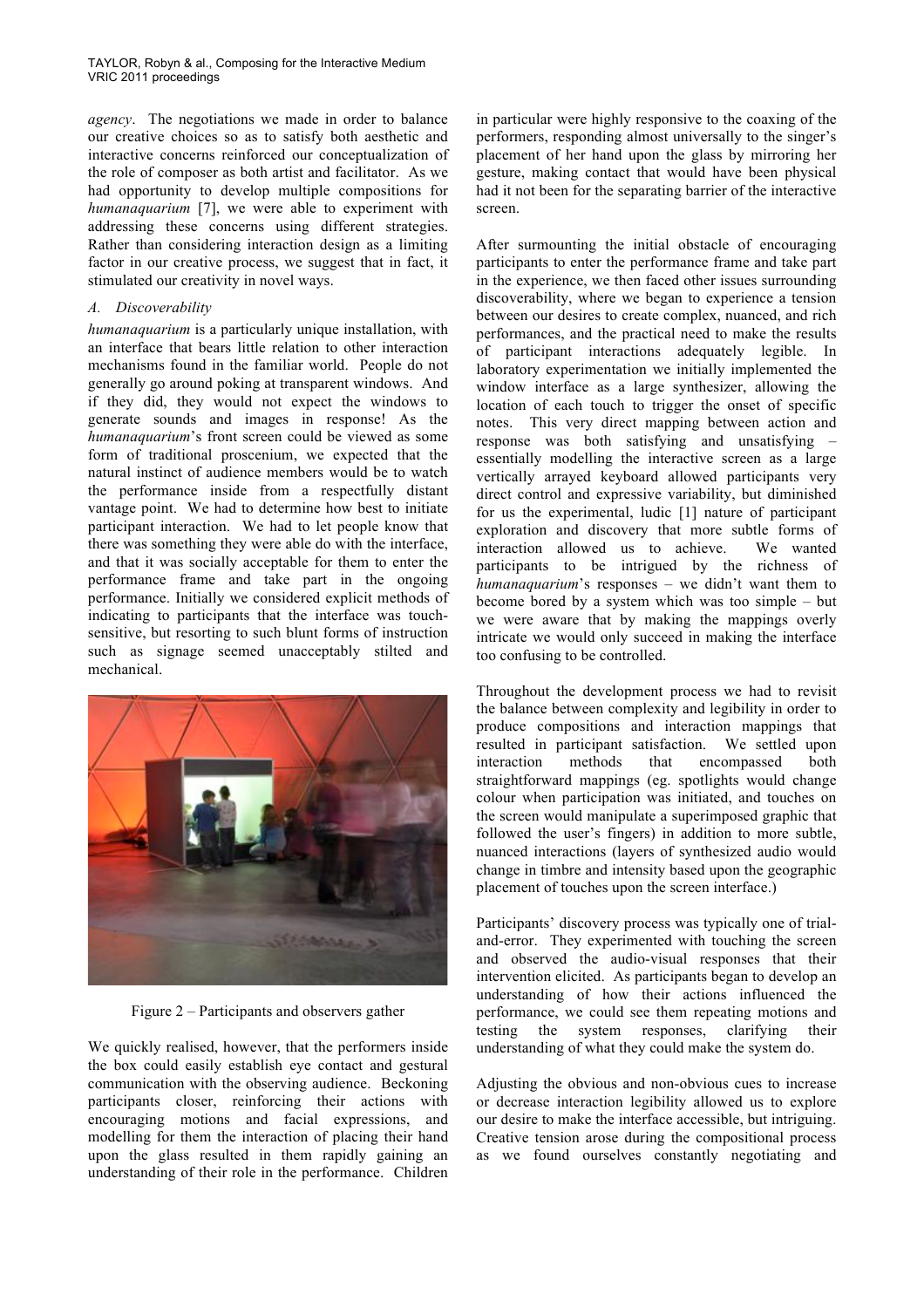renegotiating how to balance these concerns in order to achieve pleasing and stimulating performances.

We intentionally designed performances so that participants were not required to fully understand their agency in order to appreciate it. Although participants could not realistically identify each parameter that their touch was controlling, the degree of legibility needed to be such that they knew they were doing *something*, and that would stimulate their curiosity to discover further what that *something* was and how it could be controlled.

## *B. Expressivity*

We had to consider the degree of expressivity we should allow participants to control, and define the boundaries of the interaction space they would explore. While allowing the interactions to be sufficiently nuanced as to permit a skilled and patient participant to experience increasing degrees of mastery over their contribution to the performance is desirable, we were cautious about allowing them to make "mistakes", concerned that this could scare them away from further investigation.

This presented a compositional challenge: in order to enable virtuosity, the degree of expressiveness and flexibility provided by the interface would likely also allow users' experimental and inexperienced contributions to be unpleasant or inaccurate due to inexperience. As previously mentioned, we experimented with mapping touches to discrete pitches. While this would allow patient and determined users to learn to "play" the interface quite competently, it could also permit elements of cacophony and discord to be introduced by unskilled or malicious players, unless the subset of all playable notes was selected such that all possible inputs resulted in pitches congruent with the key signature of the piece.

Our primary method of mapping touch to audio involved allowing the location of participant touches to affect the tracking of Ableton's synthesizers and the parameterization of real-time audio filters applied to the performance of the musicians inside the box. This meant that participants were able to intentionally modulate dynamic shifts in the timbre of the audio soundscape, and bring various instrumentations and melodies to the foreground of the orchestration. This strategy prevented participants from making any undesirable contributions (as their contributions were bounded by the pre-defined compositional space.)

We understood, however, that the more we made the performances robustly "safe" with restrictive boundaries upon what participants could do, we reduced the potential for creative participants to approach virtuosity with the performance interface. We continually struggled with determining how best to enable expressivity while ensuring adequate control over the aesthetics of the performance.

## *C. Location of Creative Agency*

The tension we felt when addressing issues of interface expressivity essentially related to our need to determine how best to share creative agency amongst the composed content, the live performers, and the interacting participants. As composers, our efforts to manipulate the locus of creative agency within the performance were implemented by defining the boundaries of the interaction space and the transaction mechanisms by which participants could influence the parameterised audio-visual content as well as the improvised responses of the performers within the installation.

Initially, we envisioned *humanaquarium*'s creative agency to be placed nearly wholly on the participant interaction, with the live performers inside functioning in a reactive role, improvising in response to the participantdriven manipulations of audio-visual parameters. Our initial composition, *Mariana*, was extremely open in form. Choosing to explore with a highly indeterministic form of composition, *Mariana*'s soundscape contained only sparsely detailed pre-composed content, highly reliant on participant manipulation of a widely varying audio-visual parameterization. This resulted in a performance that was extremely responsive to participant intervention. To further place the location of creative agency upon the participants and away from the live performers, we experimented with participant-driven audio filters that were intentionally difficult for the performers to control (eg: arpeggiators whose repetition rate fluctuated wildly based on participant intervention, vocal filters applying high levels of distortion.) This forced the performers to sacrifice control in favour of allowing participants to shape the development of the performance.



Figure  $3 - A$  participant interacts with the performer

Not surprisingly, this resulted in a mixed response: while we were stimulated as performers and composers by the creative challenge of improvising within such a variable soundscape, our instincts (honed from years of traditional performance) tended to resist this strategy due to our desire to perform "interesting" musical lines and improvisations. Our next performance, *Darkshines*, featured a distinctly more rigid structure and complex